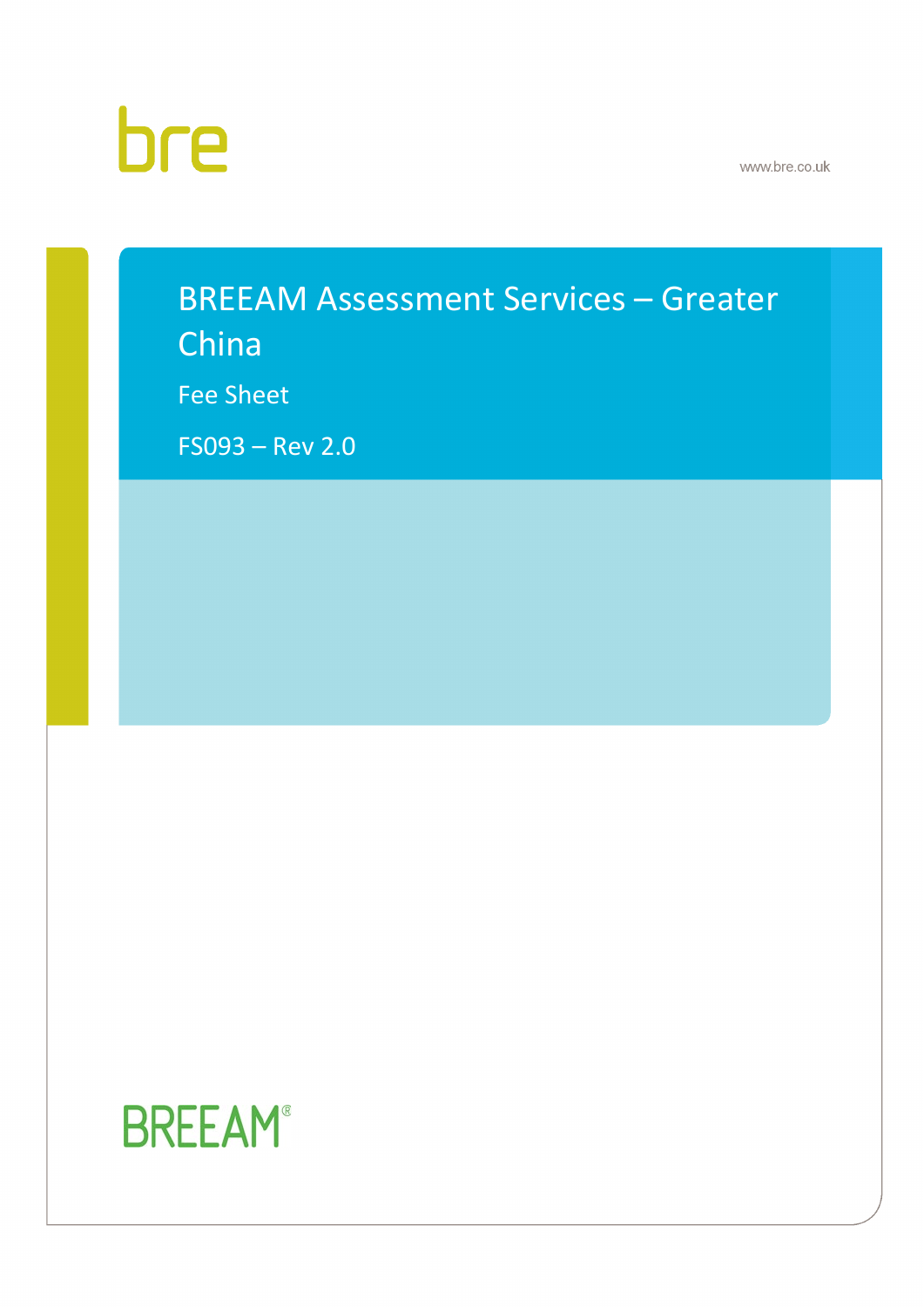| <b>BRE GLOBAL</b>                                         |                  | Doc No: FS093 |                    |
|-----------------------------------------------------------|------------------|---------------|--------------------|
| <b>FEE SHEET</b>                                          | Revision No: 2.0 |               |                    |
| <b>BREEAM Fees - Assessment Services in Greater China</b> |                  |               | Date: 15 Sept 2021 |
|                                                           |                  | Page:         | 2 of 15            |

# <span id="page-1-0"></span>**Table of contents**

| Table of contents                                                 | 2              |
|-------------------------------------------------------------------|----------------|
| Introduction                                                      | $\overline{2}$ |
| Important notes                                                   | 3              |
| <b>BREEAM Communities</b>                                         | -5             |
| BREEAM International New Construction (Non-Domestic and Domestic) | 6              |
| BREEAM International Refurbishment and Fit Out (Non-Domestic)     | 7              |
| <b>BREEAM In-Use</b>                                              | 8              |
| Other Scheme Related Services                                     | 12             |
|                                                                   |                |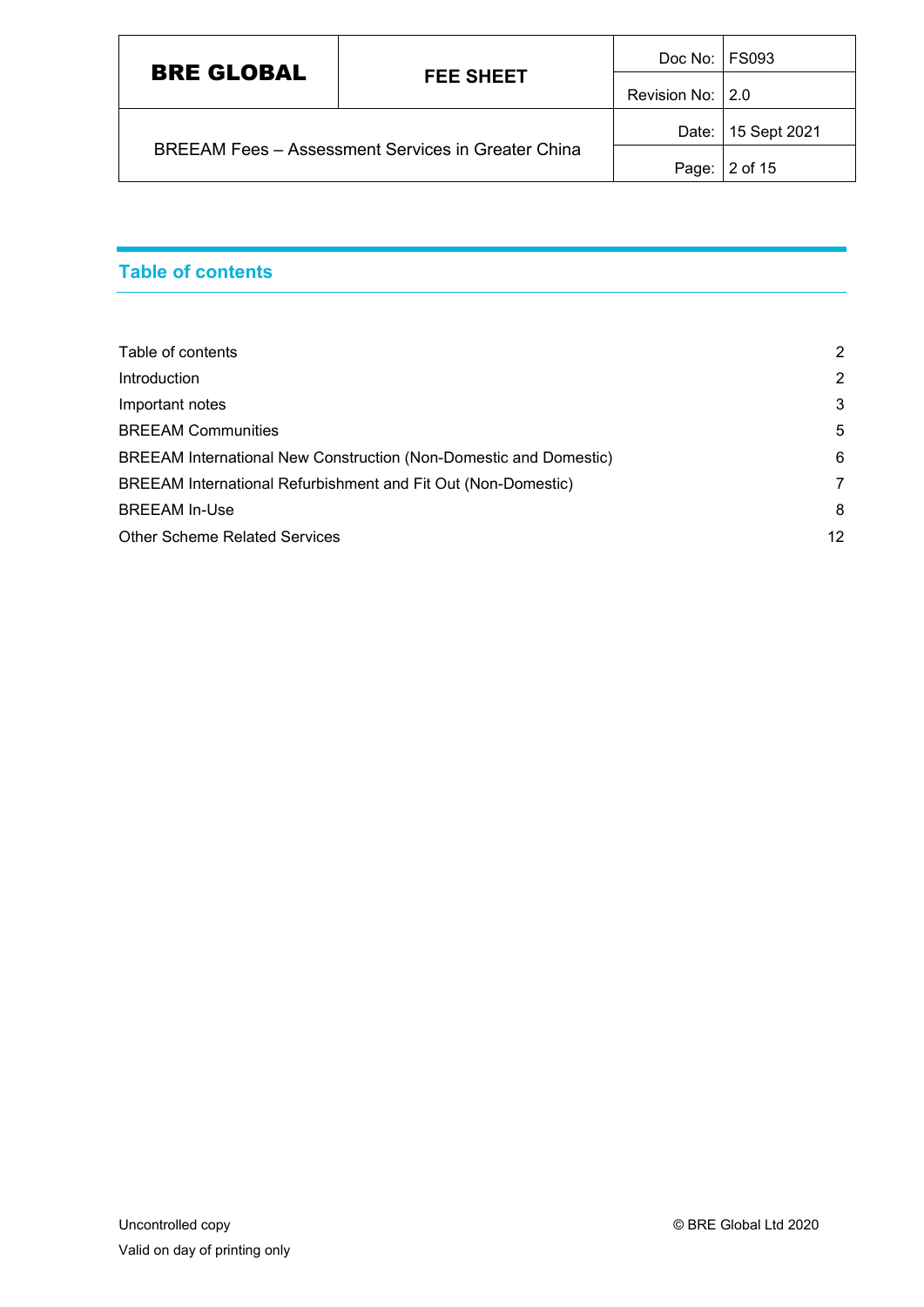| <b>BRE GLOBAL</b>                                         |                   | Doc No:   FS093 |                    |
|-----------------------------------------------------------|-------------------|-----------------|--------------------|
| <b>FEE SHEET</b>                                          | Revision No: 12.0 |                 |                    |
| <b>BREEAM Fees - Assessment Services in Greater China</b> |                   |                 | Date: 15 Sept 2021 |
|                                                           |                   | Page:           | 2 of 15            |

#### <span id="page-2-0"></span>**Introduction**

This document outlines the fees for use of the following BRE Global Limited certification schemes in Greater China:

- BREEAM Communities
- BREEAM International New Construction (Non-Domestic and Domestic)
- BREEAM International Non-Domestic Refurbishment & Fit Out
- BREEAM In-Use

The document details the fees and relevant information for the following services for the schemes listed above (where applicable):

- Annual assessor licensing
- Assessment registration
- Assessment certification
- Assessment translation
- Other applicable fees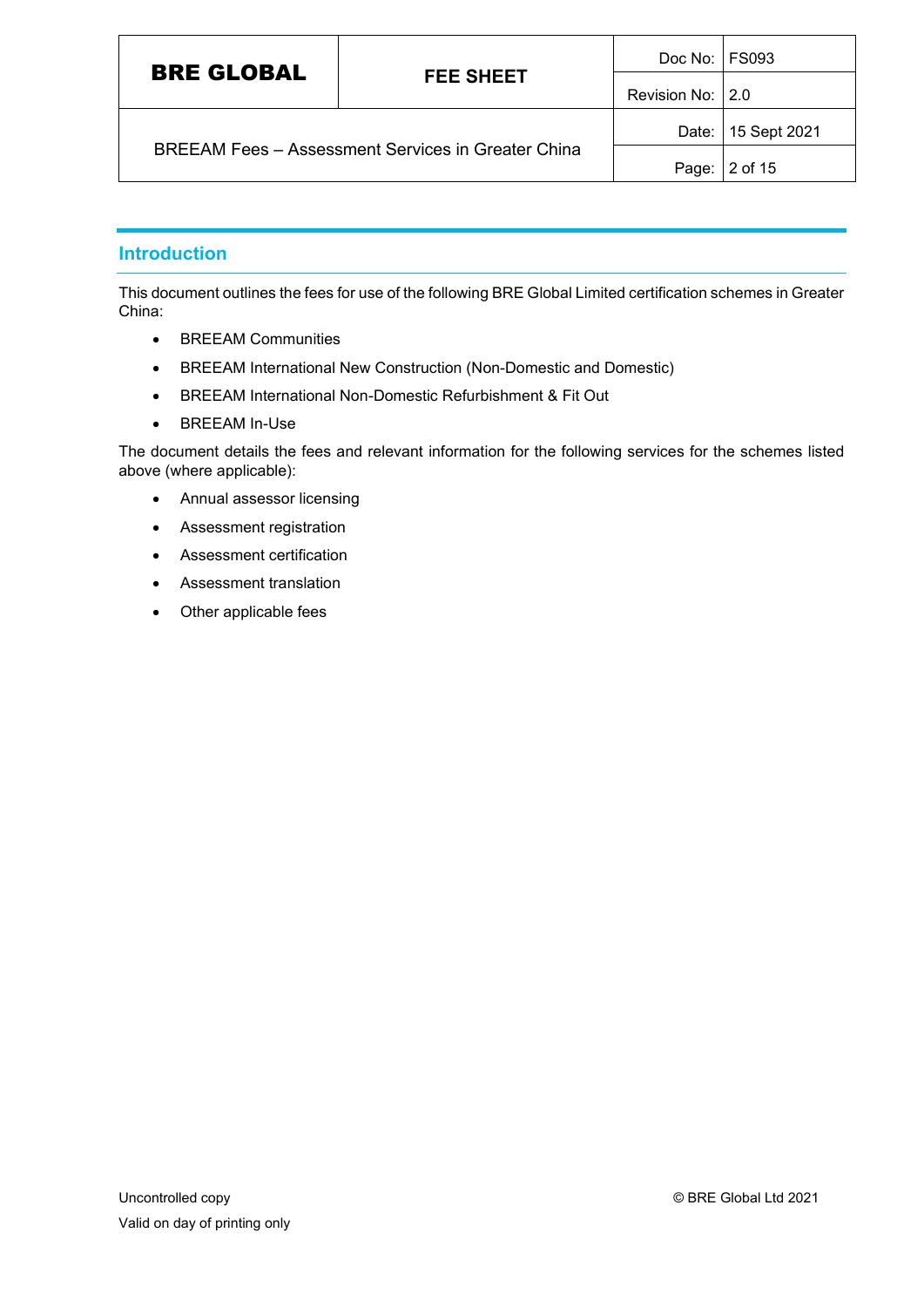| Revision No: 2.0 | <b>BRE GLOBAL</b>                                         | <b>FEE SHEET</b> | Doc No: FS093 |                    |
|------------------|-----------------------------------------------------------|------------------|---------------|--------------------|
|                  |                                                           |                  |               |                    |
|                  | <b>BREEAM Fees - Assessment Services in Greater China</b> |                  |               | Date: 15 Sept 2021 |
| 3 of 15<br>Page: |                                                           |                  |               |                    |

#### <span id="page-3-0"></span>**Important notes**

#### **General**

- Unless otherwise agreed through a client cost proposal, all fees quoted for the assessment services in this fee sheet will be invoiced to the licensed organisation.
- The fees in this fee sheet are quoted in RMB  $(4)$ .

\*The below fees in the fee sheet are inclusive of the 17% tax and 3% service fees in the Chinese service contract between BRE China and applicant.

- Unless otherwise stated, the assessment services are requested via either completion and submission of the relevant application form (licensing, innovation credit applications), the relevant online system (assessment registration & certification requests) or a written cost proposal (BREEAM In Use, bespoke criteria). Please contact [breeam@bregroup.com](mailto:breeam@bregroup.com) should you require any assistance with your request.
- Assessment services in Greater China requested by customers located in the Greater China region will be invoiced in RMB (¥) by Building Research Establishment Shenzhen Limited (BRE China).
- Greater China region is defined as; China, Hong Kong, Macau and Taiwan.
- Assessment services in Greater China requested by customers not located in the Greater China region will be invoiced in Sterling (£) by BRE Global Limited (BRE Global) using the fees detailed in FS036 or FS021.
- For licensed organisations, TC0207 *Terms and Conditions – Licensing* contains the roles and responsibilities of the Licensee, including payment of fees specified in this fee sheet.
- Please also refer to BREEAM Fee Sheet FS 036 and BREEAM In-Use Fee Sheet FS 021 for further detailed information relating to fees.

#### **Registration fee**

- With the exception of assets registered to the BREEAM In-Use scheme, assessments must be registered to a licensed assessor prior to submission for certification. The assessment registration fee is non-refundable. For the BREEAM In-Use scheme a client (who is a non-licensed assessor) can purchase credits and register assets for measurement on the BiU system.
- With the exception of BREEAM In-Use the assessment registration fee is charged and invoiced once to the licensed organisation per assessment. If an assessment is being completed by a different licensed organisation, a new registration or transfer registration must be completed, and the relevant fee charged. If an assessment has been registered and interim stage certified, then there is no further registration fee payable for the final Post Construction Review (PCR) stage assessment.
- Where a date is stipulated, assessments registered (and certified) after this date will be charged the fee quoted. This includes registrations against all previous scheme versions and transfer of assessment registrations between licensed organisations.

#### **Certification fee**

- Unless otherwise stated, certification fees are charged and invoiced per assessment and upon submission of an assessment by a licensed organisation for certification.
- Where an assessment is re-submitted for a certification decision more than six months after the initial BRE Global notification of the Quality Assurance audit outcome (for the same assessment), the licensed organisation will be charged the full certification fee again at the rate current at that time. No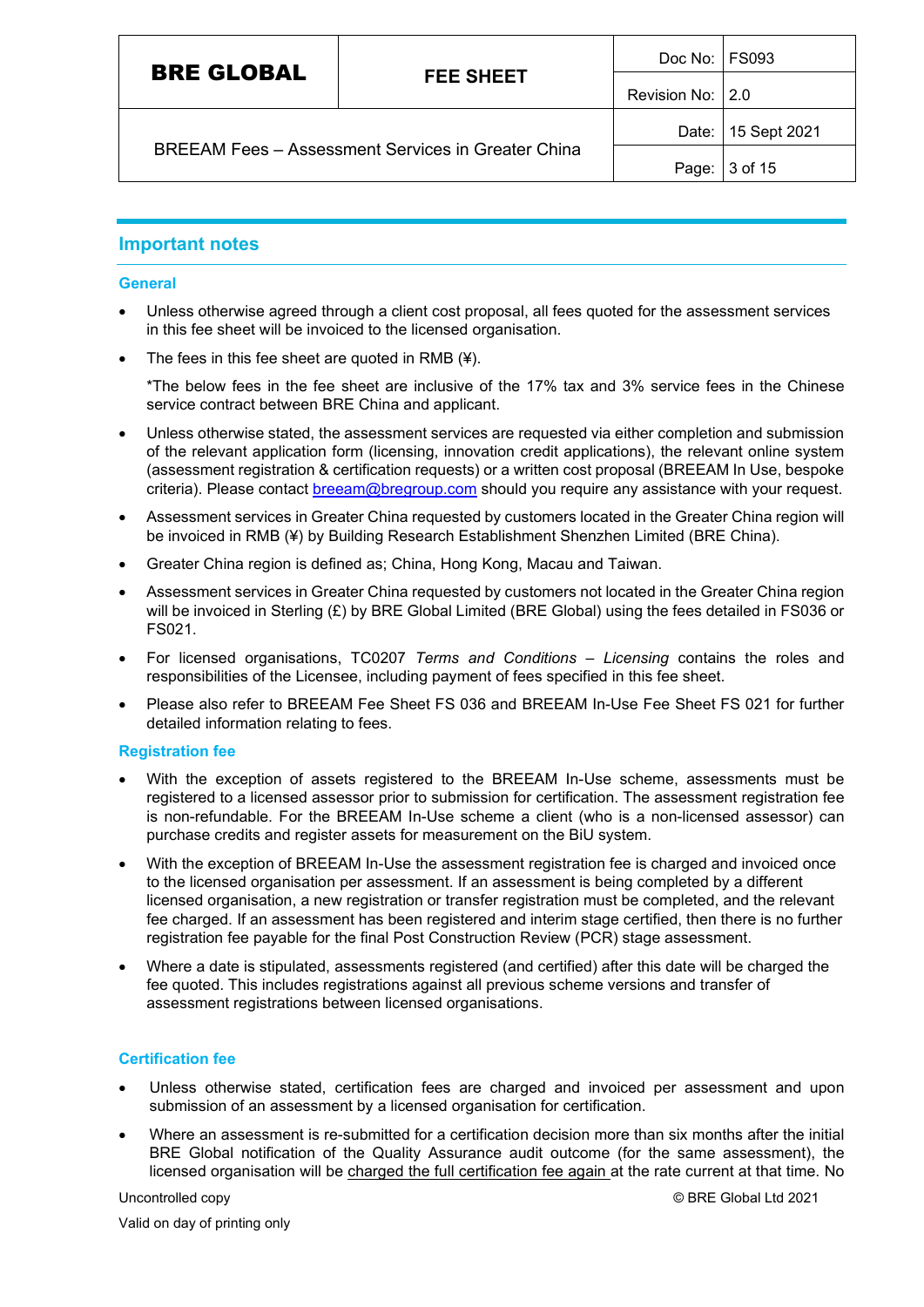| <b>BRE GLOBAL</b>                                         |                    | Doc No:   FS093 |                    |
|-----------------------------------------------------------|--------------------|-----------------|--------------------|
| <b>FEE SHEET</b>                                          | Revision No:   2.0 |                 |                    |
| <b>BREEAM Fees - Assessment Services in Greater China</b> |                    |                 | Date: 15 Sept 2021 |
|                                                           |                    | Page:           | 4 of 15            |

additional certification fee is charged for assessments re-submitted within 6 months of the initial notification.

#### **Bespoke assessment criteria**

- The scope of each BREEAM scheme defines the standard types of projects, buildings and stages that the scheme can be used to assess. For any other building or project types that do not fit the scope, bespoke assessment criteria are required. Licensed organisations will find details of the bespoke process in Guidance Note 23, available to download along with the relevant application form for from BREEAM Projects. Fees for bespoke criteria development are charged in addition to registration and certification fees.
- A bespoke approach is a requirement of scheme application for BREEAM Communities (masterplan stage) in China for all projects; the fees for bespoke criteria development are priced on application. Fees for BREEAM Communities bespoke criteria development are charged in addition to registration and certification fees.
- Bespoke criteria fees will be invoiced to the company submitting the application.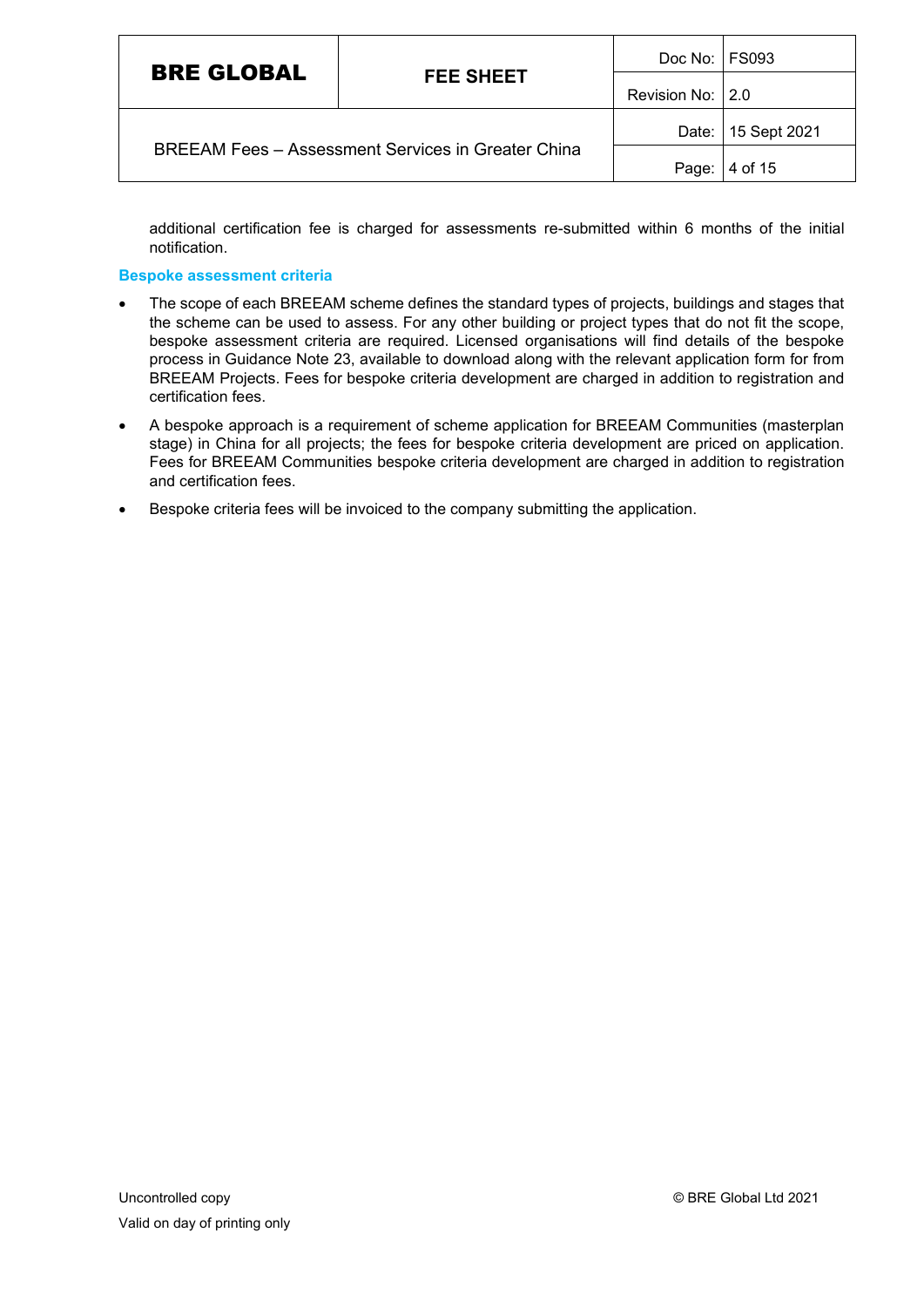| <b>BRE GLOBAL</b>                                         |                   | Doc No:   FS093 |                    |
|-----------------------------------------------------------|-------------------|-----------------|--------------------|
| <b>FEE SHEET</b>                                          | Revision No: 12.0 |                 |                    |
| <b>BREEAM Fees - Assessment Services in Greater China</b> |                   |                 | Date: 15 Sept 2021 |
|                                                           |                   | Page:           | 5 of 15            |

## <span id="page-5-0"></span>**BREEAM Communities**

#### **Licence**

| Annual licence fee per qualified assessor | ¥4.500 |
|-------------------------------------------|--------|
|                                           |        |

#### **Registration**

| Registration fee per assessment, valid for registrations on or after 01/07/2019 | ¥5,423 |
|---------------------------------------------------------------------------------|--------|
|                                                                                 |        |

#### **Certification**

Certification fee per assessment, valid for assessments registered on or after 01/07/2019.

| <b>Band</b> | <b>Development Size (Hectares)</b> | Interim (Step 1) fee | Final (Steps 2 & 3) fee |
|-------------|------------------------------------|----------------------|-------------------------|
| A           | $\leq 5$                           | ¥27,115              | ¥23,861                 |
| B           | $>5 - 10$                          | ¥30,369              | ¥27,115                 |
| C           | $>10 - 520$                        | ¥36,876              | ¥33,622                 |
| D           | $>20 - ≤30$                        | ¥54,230              | ¥40,130                 |
| Е           | $>30 - 40$                         | ¥49,891              | ¥46,637                 |
| F           | $>40$ - ≤50                        | ¥56,399              | ¥53,145                 |
| G           | $>50 - 100$                        | ¥62,906              | ¥59,652                 |
| H           | $>100 - 150$                       | ¥73,752              | ¥70,498                 |
|             | $>150 - 200$                       | ¥84,598              | ¥81,344                 |
| J           | >200                               | ¥95,444              | ¥92,190                 |

Please note that the tailoring of the assessment criteria (a bespoke approach) is a necessity of scheme application for BREEAM Communities (masterplan stage) in China for all projects; the fees for bespoke criteria development are priced on application.

٦

Τ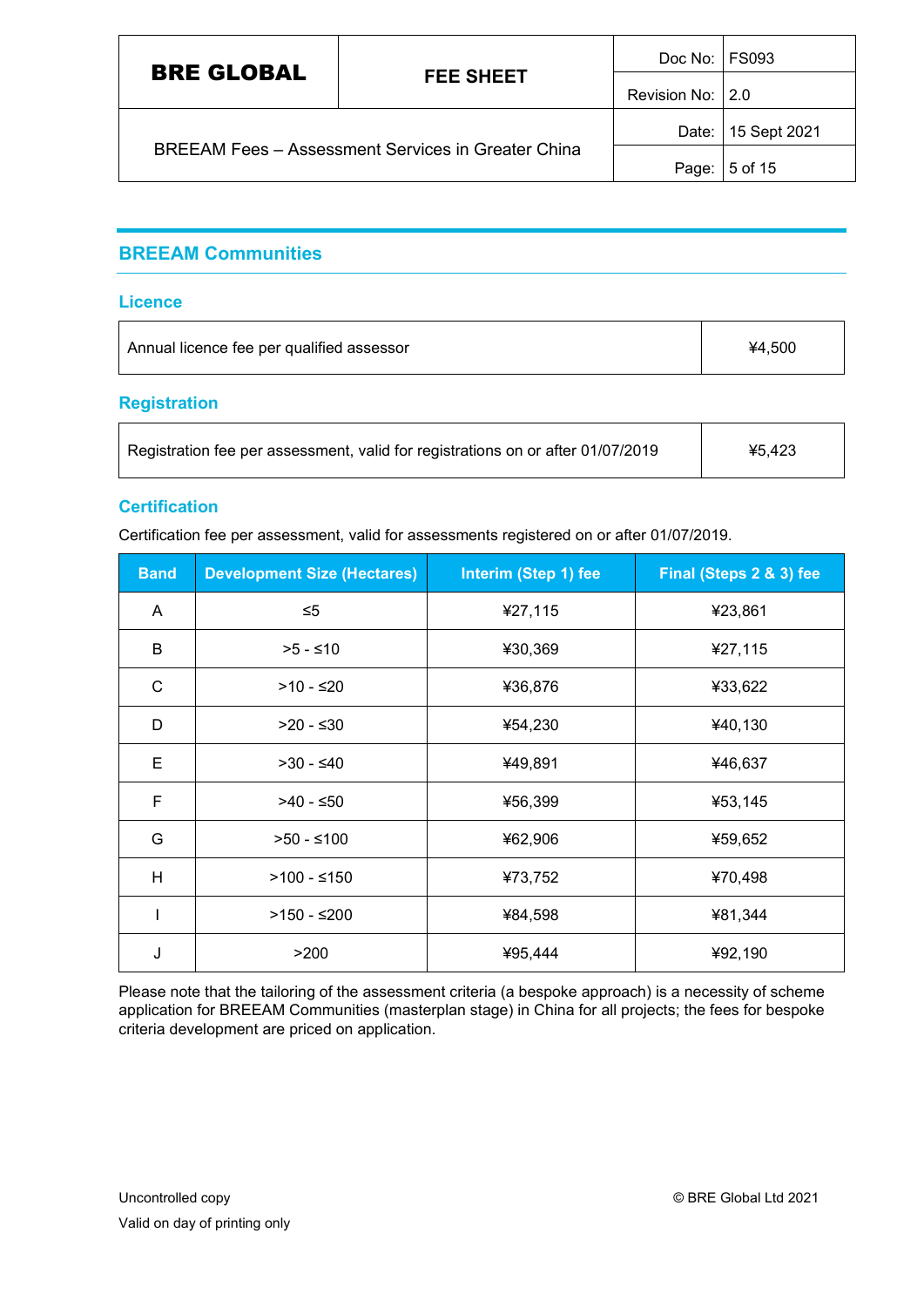| <b>BRE GLOBAL</b>                                         |                   | Doc No: FS093 |                      |
|-----------------------------------------------------------|-------------------|---------------|----------------------|
| <b>FEE SHEET</b>                                          | Revision No: 12.0 |               |                      |
| <b>BREEAM Fees - Assessment Services in Greater China</b> |                   |               | Date:   15 Sept 2021 |
|                                                           |                   |               | Page: 6 of 15        |

# <span id="page-6-0"></span>**BREEAM International New Construction (Non-Domestic and Domestic)**

#### **Licence**

| ¥3.100 | Annual licence fee per qualified assessor |  |
|--------|-------------------------------------------|--|
|--------|-------------------------------------------|--|

#### **Registration**

| Registration fee per assessment, valid for registrations on or after 15/09/2021 | ¥18,474 |
|---------------------------------------------------------------------------------|---------|
|---------------------------------------------------------------------------------|---------|

#### **Certification**

Certification fee per assessment, valid for assessments registered on or after 15/09/2021

|                                    | Fee                                        |                                                       |                           |
|------------------------------------|--------------------------------------------|-------------------------------------------------------|---------------------------|
| Development Size (m <sup>2</sup> ) | <b>Interim Design stage</b>                | <b>Final Post Construction</b><br><b>Review stage</b> | <b>Total/PCA</b>          |
|                                    | <b>Non-Domestic developments</b>           |                                                       |                           |
| < 5000 m <sup>2</sup>              | ¥34,500                                    | ¥23,000                                               | ¥57,500                   |
| $≥$ 5000 - <50,000m <sup>2</sup>   | ¥74,000                                    | ¥40,800                                               | ¥114,800                  |
| ≥50,000m <sup>2</sup>              | ¥108,500                                   | ¥76,600                                               | ¥185,100                  |
|                                    | <b>Domestic (residential) developments</b> |                                                       |                           |
| Minimum fee                        | ¥12,700 per assessment                     | ¥7,600 per assessment                                 | ¥20,300 per<br>assessment |
| $\leq$ 100 dwellings               | ¥185 per dwelling                          | ¥100 per dwelling                                     | ¥285 per dwelling         |
| 101st to 1000th dwelling           | ¥147 per dwelling                          | ¥83 per dwelling                                      | ¥230 per dwelling         |
| 1001 plus dwellings                | ¥120 per dwelling                          | ¥60 per dwelling                                      | ¥180 per dwelling         |

Mixed use assessments containing both residential dwellings and non-domestic buildings will be charged the higher rate as calculated for the assessment.

The Total fee is also the fee charged and invoiced for submission of a Post Construction Assessment (PCA), i.e. an assessment that has not been submitted separately for Design and Post Construction Review stage certification.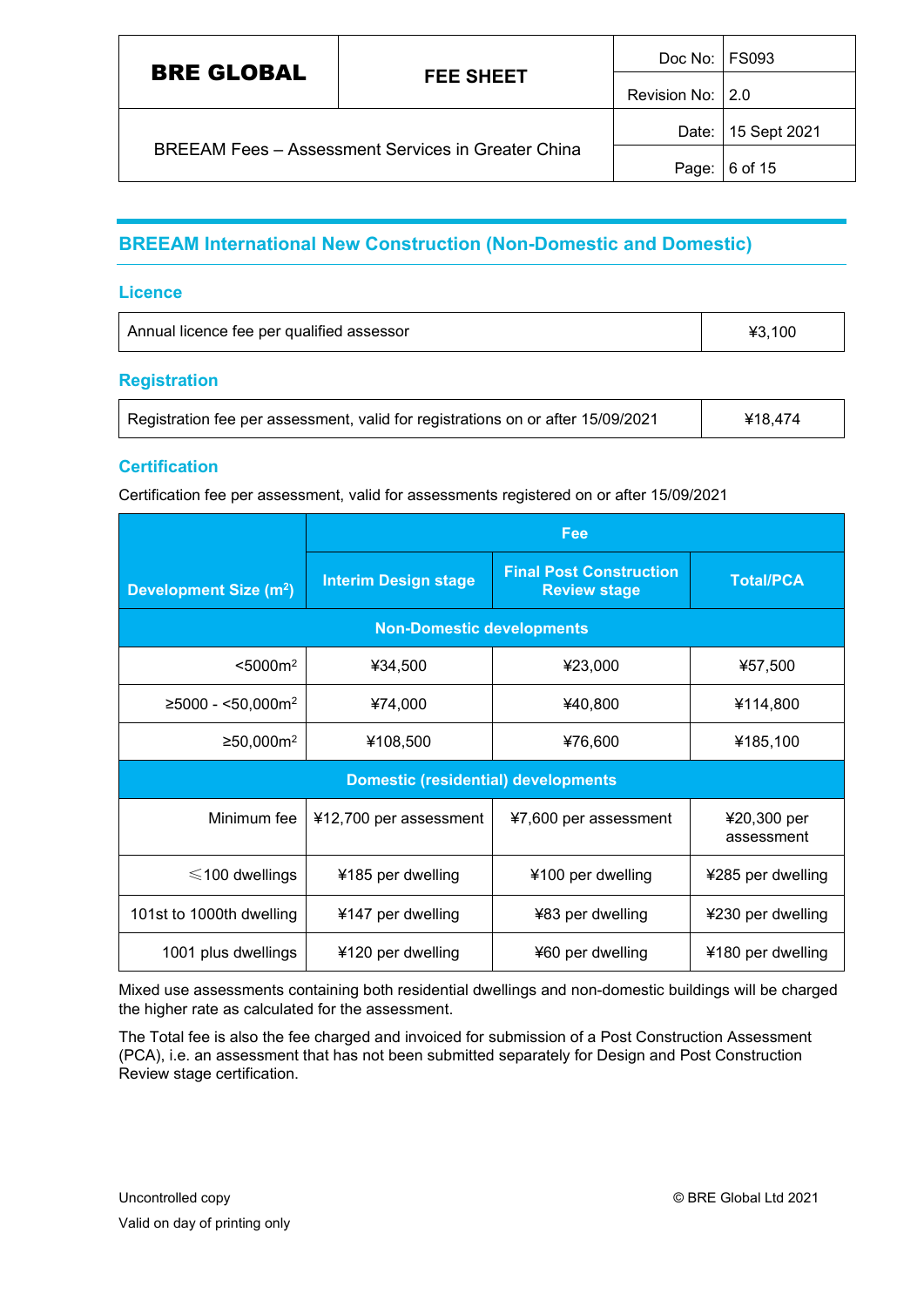| <b>BRE GLOBAL</b>                                         | Doc No: FS093    |                  |                    |
|-----------------------------------------------------------|------------------|------------------|--------------------|
|                                                           | <b>FEE SHEET</b> | Revision No: 2.0 |                    |
| <b>BREEAM Fees - Assessment Services in Greater China</b> |                  |                  | Date: 15 Sept 2021 |
|                                                           |                  | Page:            | 7 of 15            |

# <span id="page-7-0"></span>**BREEAM International Refurbishment and Fit Out (Non-Domestic)**

#### **Licence**

| Annual licence fee per qualified assessor, valid for new and renewal fees on or | ¥3.100 |
|---------------------------------------------------------------------------------|--------|
| after 15/09/2021                                                                |        |

#### **Registration**

| Registration fee per assessment, valid for registrations on or after 15/09/2021 | ¥16,000 |
|---------------------------------------------------------------------------------|---------|
|---------------------------------------------------------------------------------|---------|

#### **Certification**

Certification fee per assessment, valid for assessments registered on or after 15/09/2021

|                                       | <b>No. Parts</b>              | Fee                                   |                                                       |                  |
|---------------------------------------|-------------------------------|---------------------------------------|-------------------------------------------------------|------------------|
| <b>Development</b><br>Size $(m^2)$    | (per submitted<br>assessment) | <b>Interim Design</b><br><b>stage</b> | <b>Final Post Construction</b><br><b>Review stage</b> | <b>Total/PCA</b> |
|                                       | 1-2 Parts                     | ¥17,245                               | ¥8,300                                                | ¥25,545          |
| < 1000 m <sup>2</sup>                 | 3 Parts                       | ¥25,300                               | ¥12,700                                               | ¥38,000          |
|                                       | 4 Parts                       | ¥41,000                               | ¥16,000                                               | ¥57,000          |
|                                       | 1-2 Parts                     | ¥24,000                               | ¥15,000                                               | ¥39,000          |
| $≥1000 -$<br>< 5000 m <sup>2</sup>    | 3 Parts                       | ¥28,500                               | ¥19,500                                               | ¥48,000          |
|                                       | 4 Parts                       | ¥51,700                               | ¥22,500                                               | ¥74,200          |
|                                       | 1-2 Parts                     | ¥31,300                               | ¥23,000                                               | ¥54,300          |
| $≥5000 -$<br>$<$ 50,000m <sup>2</sup> | 3 Parts                       | ¥38,000                               | ¥25,000                                               | ¥63,000          |
|                                       | 4 Parts                       | ¥60,000                               | ¥33,200                                               | ¥93,200          |
|                                       | 1-2 Parts                     | ¥52,200                               | ¥34,800                                               | ¥87,000          |
| ≥50,000m <sup>2</sup>                 | 3 Parts                       | ¥59,700                               | ¥39,900                                               | ¥99,600          |
|                                       | 4 Parts                       | ¥99,900                               | ¥70,000                                               | ¥169,900         |

The fee is based on the total number of assessment parts included within a single assessment. E.g. if a two-part assessment of the Fabric & Structure is submitted as a single assessment, the corresponding '1- 2 Parts' fee will be charged. If a separate one-part assessment of the Interior Design is submitted for the same project but at a later date, then the fee for '1-2 Parts' will be charged (and not the difference between the '1-2 Part' and '3 Part' assessment fees). If a single assessment of all four parts is submitted for the same project, the corresponding '4 Parts' fee will be charged.

The Total fee is also the fee charged and invoiced for submission of a Post Construction Assessment (PCA), i.e. an assessment that has not been submitted separately for Design and PCR stage certification.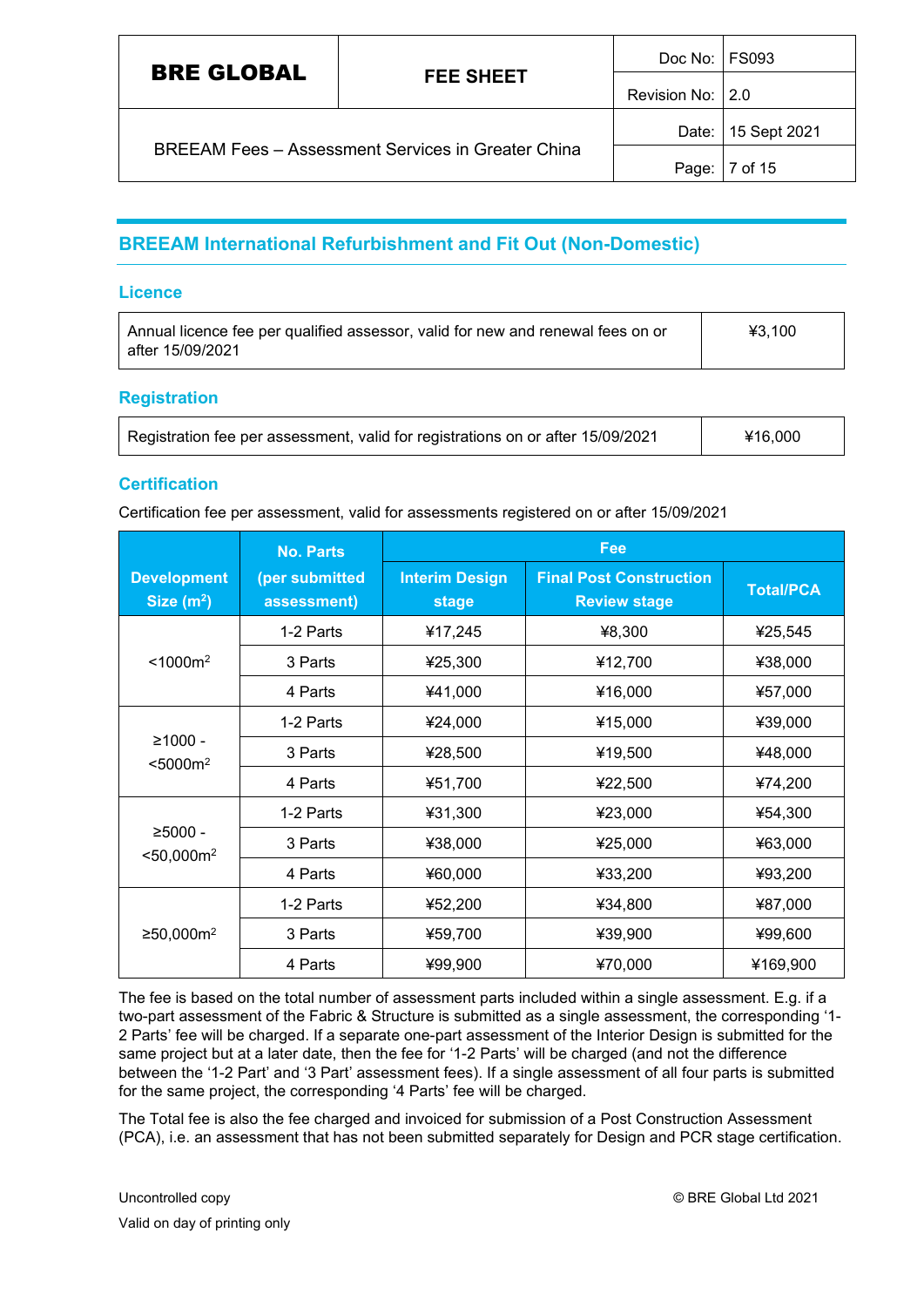| <b>BRE GLOBAL</b><br><b>FEE SHEET</b>                     |                  | Doc No: FS093 |                    |
|-----------------------------------------------------------|------------------|---------------|--------------------|
|                                                           | Revision No: 2.0 |               |                    |
| <b>BREEAM Fees - Assessment Services in Greater China</b> |                  |               | Date: 15 Sept 2021 |
|                                                           |                  | Page:         | 8 of 15            |

#### <span id="page-8-0"></span>**BREEAM In-Use**

BREEAM In-Use (BIU) is a certification scheme for the sustainability assessment of buildings throughout the operational stages of their lifecycle, as set out in Scheme documents SD096 and SD5070, and Technical Manuals SD221, SD6063 and SD243.

The fees applicable in this document are applicable to BREEAM International In-Use for Commercial and Residential.

National Scheme Operator (NSO) fees may vary and are set by the NSO. For more information on the NSO fees please contact the NSO directly. More information about NSOs can be located at [https://www.breeam.com/location/.](https://www.breeam.com/location/)

The fees outlined in this document are based on the following services:

- Organisation Registration
- Asset Measurement Registration
- **Certification**
- Assessor Training & Licensing

Any applicable discounts available are also outlined within this document.

#### **Licence**

| Annual licence fee per qualified assessor, valid for new and renewal fees on or | 43.100 |
|---------------------------------------------------------------------------------|--------|
| after 15/09/2021                                                                |        |

#### **Organisation Registration - Client**

To register an organisation on the BREEAM In-Use Online Platform clients must purchase an Performance Measurement credit to activate their registration (see below for costs). This acts as the first asset registration and can then be used to register the first asset measurement.

#### **Asset Measurement Registration**

|                                             | <b>BIU Version 6</b> |
|---------------------------------------------|----------------------|
| Performance Measurement Credit <sup>1</sup> | ¥30,000 per asset    |

Valid for assets registered on or after 11 May 2020

Asset measurement and registration for BIU 2015 Version closed on 4 May 2021.

<span id="page-8-1"></span> $1$  BRE Global reserve the right to charge additional assessment registration fees for certain types of complex assets such as shopping centres, including both public and tenanted areas.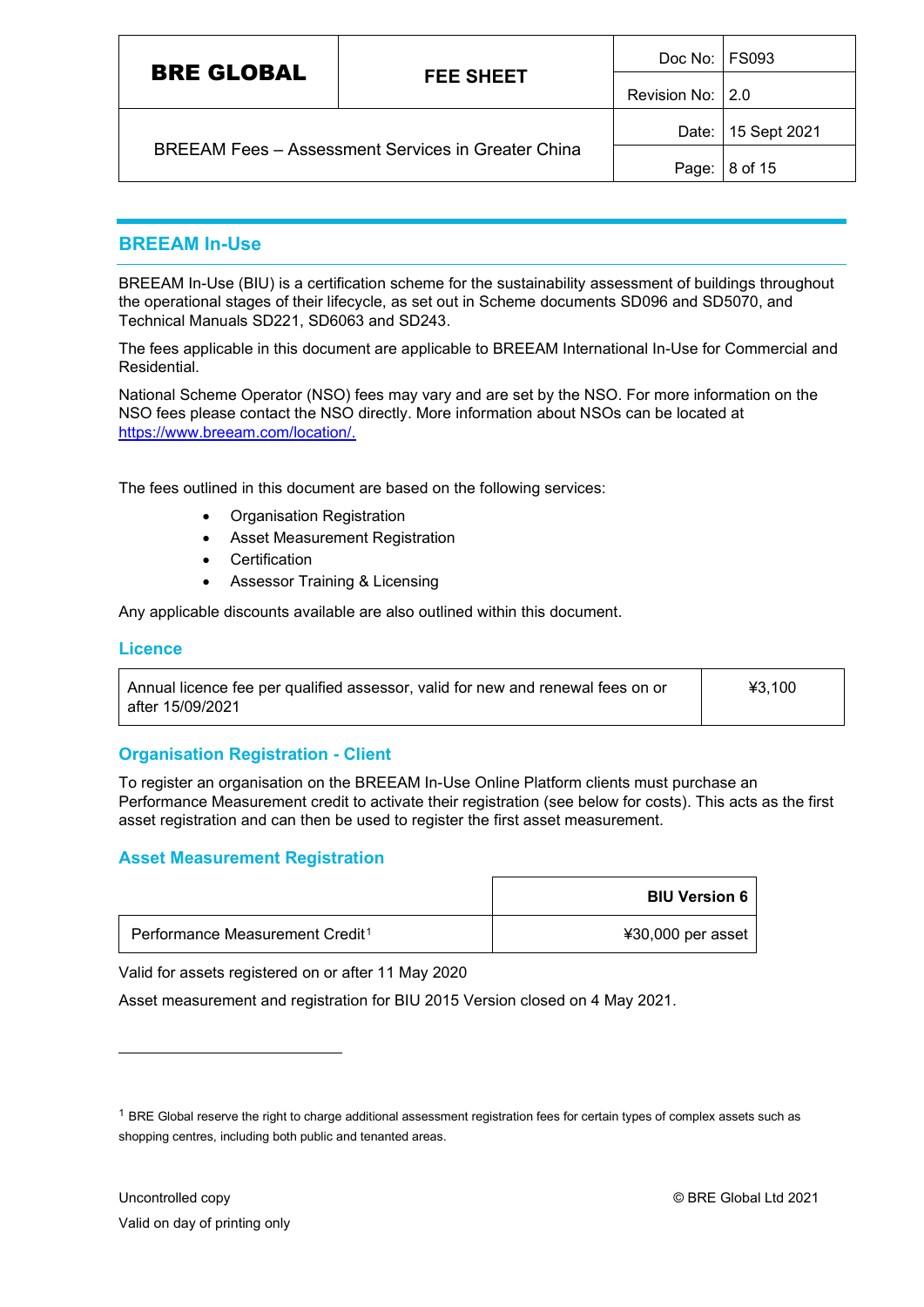| <b>BRE GLOBAL</b><br><b>FEE SHEET</b>                     |                  | Doc No: FS093      |         |
|-----------------------------------------------------------|------------------|--------------------|---------|
|                                                           | Revision No: 2.0 |                    |         |
|                                                           |                  | Date: 15 Sept 2021 |         |
| <b>BREEAM Fees - Assessment Services in Greater China</b> |                  | Page:              | 9 of 15 |

The Performance Measurement Credit is charged per asset. One Performance Measurement Credit allows unlimited use of the BREEAM In-Use questionnaire and dynamic scoring functionality for a period of up to twelve months and/or until the assessment is submitted for certification; whichever is sooner for one asset. Failure to renew the registration will lead to the assessment being locked and inaccessible. Asset measurements can be reactivated at any time by paying the Performance Measurement Credit Fee.

#### **Seeking Verification and Certification**

Provided an active asset measurement is registered, clients can request certification. This can be achieved by engaging with a licensed BREEAM In-Use Assessor, allocating the assessment to the Assessor for verification and paying the appropriate fees. Note: Fees paid to the Assessor are done so outside of any of the BRE systems or processes.

BRE Global licensed BREEAM In-Use assessors can be found on [Greenbooklive.com](http://www.greenbooklive.com/search/scheme.jsp?id=8)

#### **Certification**

At any point during the assessment, clients may appoint a BREEAM In-Use licensed assessor to verify their answers and provide certification for the asset. See BREEAM In-Use Scheme Document SD096 for further details.

| <b>Certification</b> |  |
|----------------------|--|
|                      |  |

|                              | <b>BIU 2015 Version (valid for one year)</b><br>Fee (per part and per asset assessed) |                        |  |
|------------------------------|---------------------------------------------------------------------------------------|------------------------|--|
| Asset Size (m <sup>2</sup> ) | <b>Certification</b>                                                                  | <b>Recertification</b> |  |
| $<$ 25,000 $m2$              | ¥12,654                                                                               | ¥10,846                |  |
| $≥25,000 - 50,000m2$         | ¥27,115                                                                               | ¥16,269                |  |
| ≥50,000m <sup>2</sup>        | ¥37,961                                                                               | ¥27,115                |  |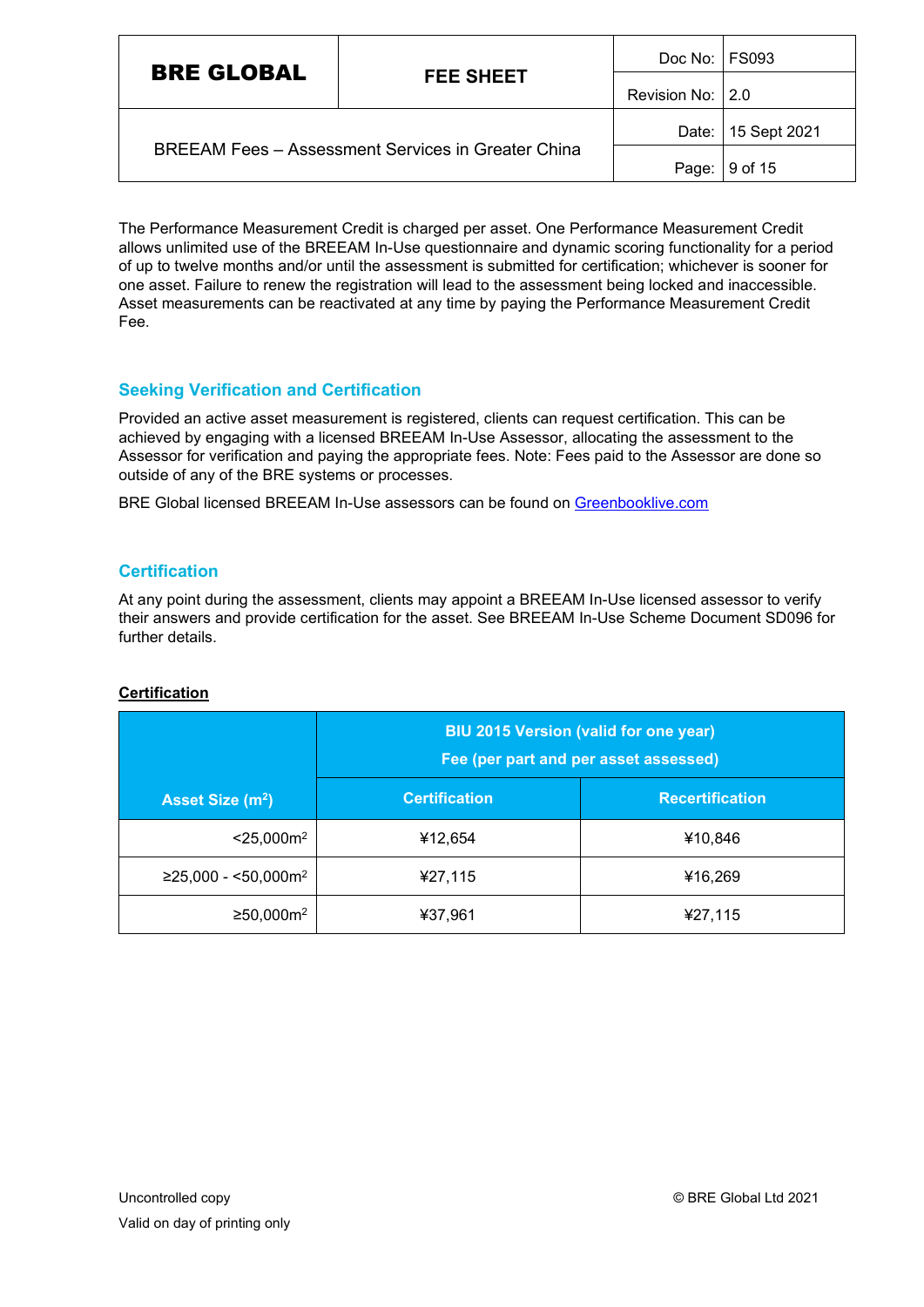| <b>BRE GLOBAL</b>                                         | <b>FEE SHEET</b> | Doc No:   FS093   |                    |
|-----------------------------------------------------------|------------------|-------------------|--------------------|
|                                                           |                  | Revision No: 12.0 |                    |
| <b>BREEAM Fees - Assessment Services in Greater China</b> |                  |                   | Date: 15 Sept 2021 |
|                                                           |                  | Page:             | 10 of 15           |

|                                                   | <b>BIU Version 6(Valid for three years)</b><br>Fee (per part and per asset assessed) |  |
|---------------------------------------------------|--------------------------------------------------------------------------------------|--|
| Asset Size (m <sup>2</sup> )                      | <b>Certification</b>                                                                 |  |
| $<$ 25,000 $m2$                                   | ¥10,000                                                                              |  |
| $≥25,000 - <50,000m2$                             | ¥45,000                                                                              |  |
| $≥$ 50,000m <sup>2</sup> - <75,000 m <sup>2</sup> | ¥70,000                                                                              |  |
| ≥75,000m <sup>2</sup>                             | ¥90,000                                                                              |  |

Valid for assets submitted for certification on or after 11 May 2020

Note: Batched certificate requests are available through cost proposals only. Cost proposals can be requested by emailing the BREEAM In-Use team at: breeaminuse@bregroup.com. Payments made direct to the BREEAM In-Use online system will be charged at the standard rate and will not be eligible for a refund.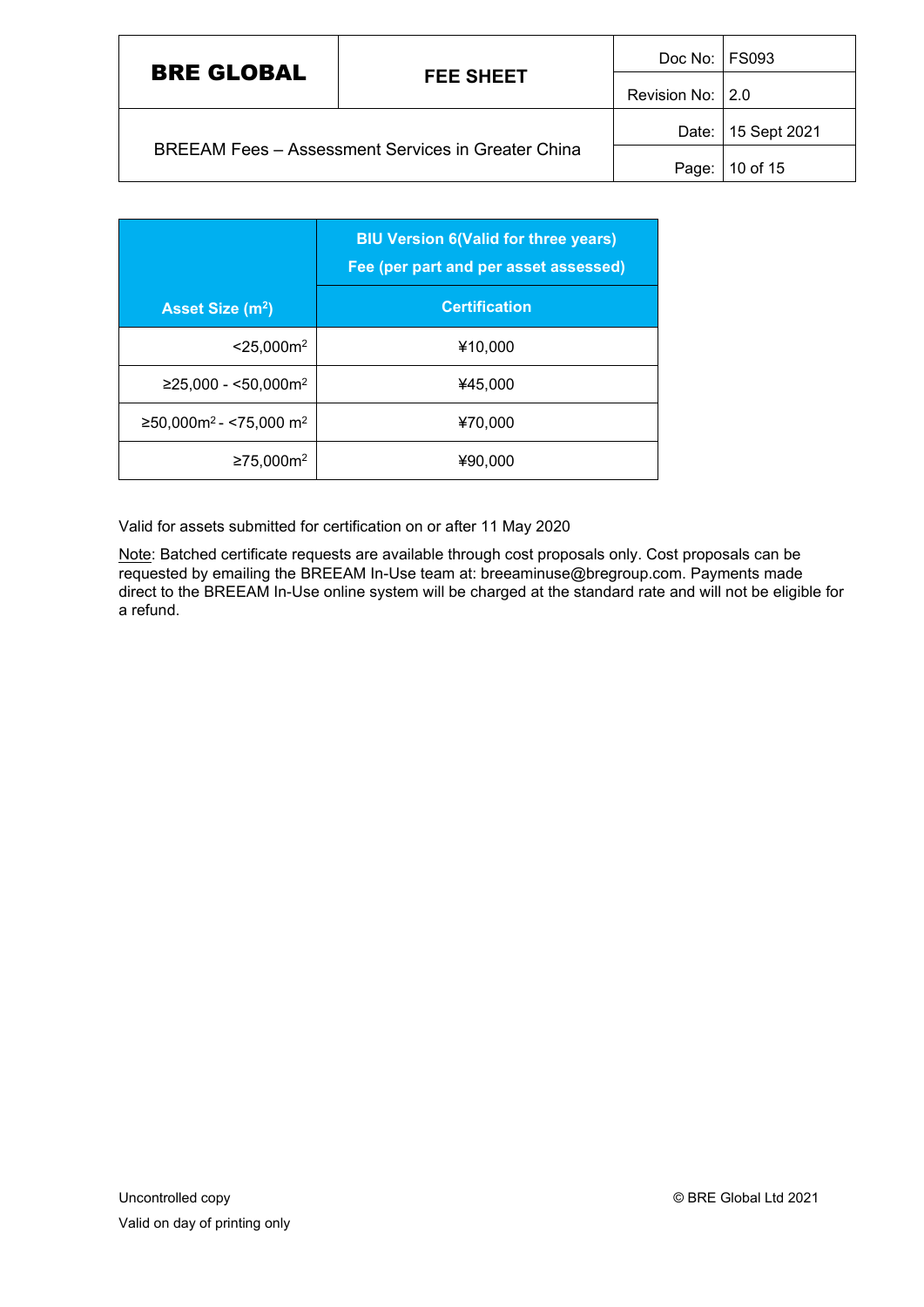| <b>BRE GLOBAL</b>                                         | <b>FEE SHEET</b> | Doc No:   FS093  |                    |
|-----------------------------------------------------------|------------------|------------------|--------------------|
|                                                           |                  | Revision No: 2.0 |                    |
| <b>BREEAM Fees - Assessment Services in Greater China</b> |                  |                  | Date: 15 Sept 2021 |
|                                                           |                  |                  | Page:   11 of 15   |

#### **Certificate Renewal (BIU 2015 Version only)**

Certificates issued against Part 1 or Part 2 for BIU 2015 version only may be renewed subject to confirmation by the client that no significant changes have been made to the asset or its operation. A renewal can be requested twice following initial certificate issue. Therefore, Part 1 and 2 assessments can be certified under the same certification decision for up to three years.

|                                                                                  | <b>BIU 2015 Version</b> | <b>BIU Version 6</b> |
|----------------------------------------------------------------------------------|-------------------------|----------------------|
| Part 1 Certificate – Asset Performance (no significant<br>changes)               | $41,205$ per asset      | n/a                  |
| Part 2 Certificate - Building Management<br>Performance (no significant changes) | ¥1,205 per asset        | n/a                  |

#### **Mid-cycle Certifications (BIU Version 6)**

Certificates issued against Part 1 or Part 2 are valid for up to three years. If the client wishes to submit new information or change the decision regarding their certificate within this time frame they can opt to take part in mid cycle certification, the result of which will be valid for the remaining time on the original certificate.

|                                                   | <b>BIU Version 6</b><br>Fee (per part and per asset assessed) |  |
|---------------------------------------------------|---------------------------------------------------------------|--|
| Asset Size (m <sup>2</sup> )                      | <b>Mid-cycle certification</b>                                |  |
| $<$ 25,000 $m2$                                   | ¥9,000                                                        |  |
| $≥25,000 - <50,000m2$                             | ¥35,000                                                       |  |
| $≥$ 50,000m <sup>2</sup> - <75,000 m <sup>2</sup> | ¥60,000                                                       |  |
| ≥75,000m <sup>2</sup>                             | ¥80.000                                                       |  |

Valid for assets submitted for certification on or after 11 May 2020

#### **Changes to Certificate**

|                                       | <b>BIU 2015 Version</b> | <b>BIU Version 6</b> |
|---------------------------------------|-------------------------|----------------------|
| Certificate amendment - per amendment | ¥1.570                  | ¥1.570               |

Valid for certificate amendments requested on or after 11 May 2020

BRE Global reserve the right to charge additional fees at hourly rates to address system or technical queries where these exceed a reasonable norm.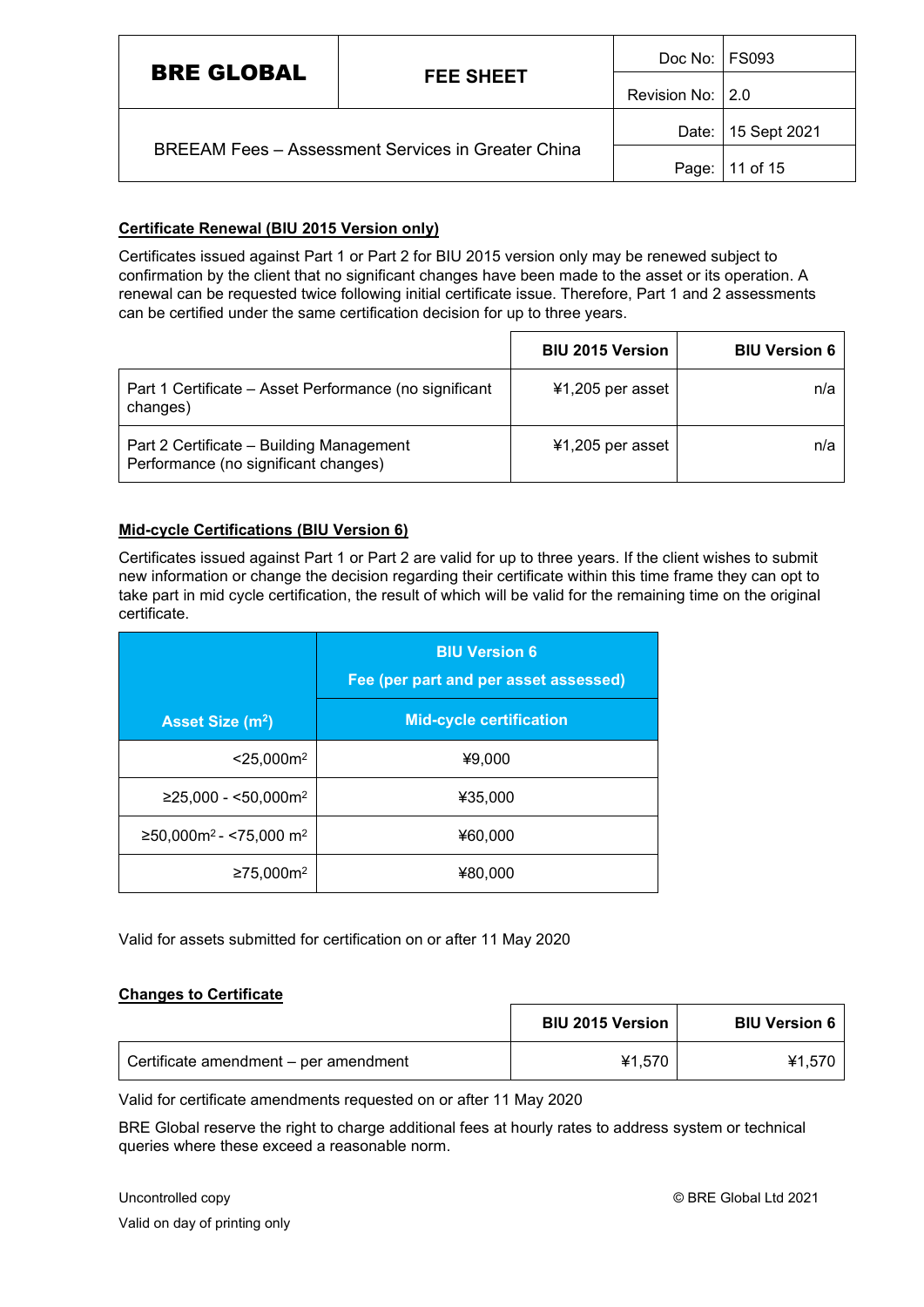| <b>BRE GLOBAL</b>                                         | <b>FEE SHEET</b> | Doc No: FS093    |                    |
|-----------------------------------------------------------|------------------|------------------|--------------------|
|                                                           |                  | Revision No: 2.0 |                    |
| <b>BREEAM Fees - Assessment Services in Greater China</b> |                  |                  | Date: 15 Sept 2021 |
|                                                           |                  | Page:            | 12 of 15           |

### <span id="page-12-0"></span>**Other Scheme Related Services**

#### **Listings**

 $\Gamma$ 

| Per additional licensed assessor company address listing on GreenBookLive | ¥1,080 |
|---------------------------------------------------------------------------|--------|
|                                                                           |        |

The fee for additional listings is charged per additional company address and payable with annual licence renewal.

#### **Quality assurance & certification**

| <b>Service</b>                                                                                                                               | Fee             |
|----------------------------------------------------------------------------------------------------------------------------------------------|-----------------|
| Fast Track Quality Assurance audit, per assessment (3 x QA submissions)                                                                      | ¥55,000         |
| Fast Track 24 Quality Assurance audit, per assessment (1 x QA submission)                                                                    | ¥10,000         |
| International assessment translation service<br>*The service covers a total of 3 submissions, i.e. a first submission and 2<br>resubmissions | ¥20,520         |
| International assessment translation service - resubmitted assessments                                                                       | ¥7,180          |
| Quality Assurance audit failure (refer to Operations Manual for detail)                                                                      | ¥5,000          |
| Quality Assurance failure resubmission charge (refer to Guidance Note)                                                                       | ¥2,160          |
| Quality Assurance failure/halted decision appeal                                                                                             | Price on appeal |
| Existing certificate amendment and re-issue (first/single certificate)                                                                       | ¥1,570          |

Valid for services applied for on or after 15/09/2021

#### **Pre-approval applications**

Fee(s) are per application and payable on BRE Global Limited confirmation of a new application or a scope extension to an existing application.

| Standard application for new pre-approval*              | ¥171.200 |
|---------------------------------------------------------|----------|
| Existing pre-approval scope amendment or<br>extension** | ¥ 22,360 |

Valid for pre-approval applications on or after 15/09/2021

Pre-approval applications can be submitted under the BREEAM New Construction or Refurbishment & Fit-Out schemes. Please contact BRE Global Limited for Pre-Approval enquiries regarding other schemes, including Home Quality Mark or CEEQUAL.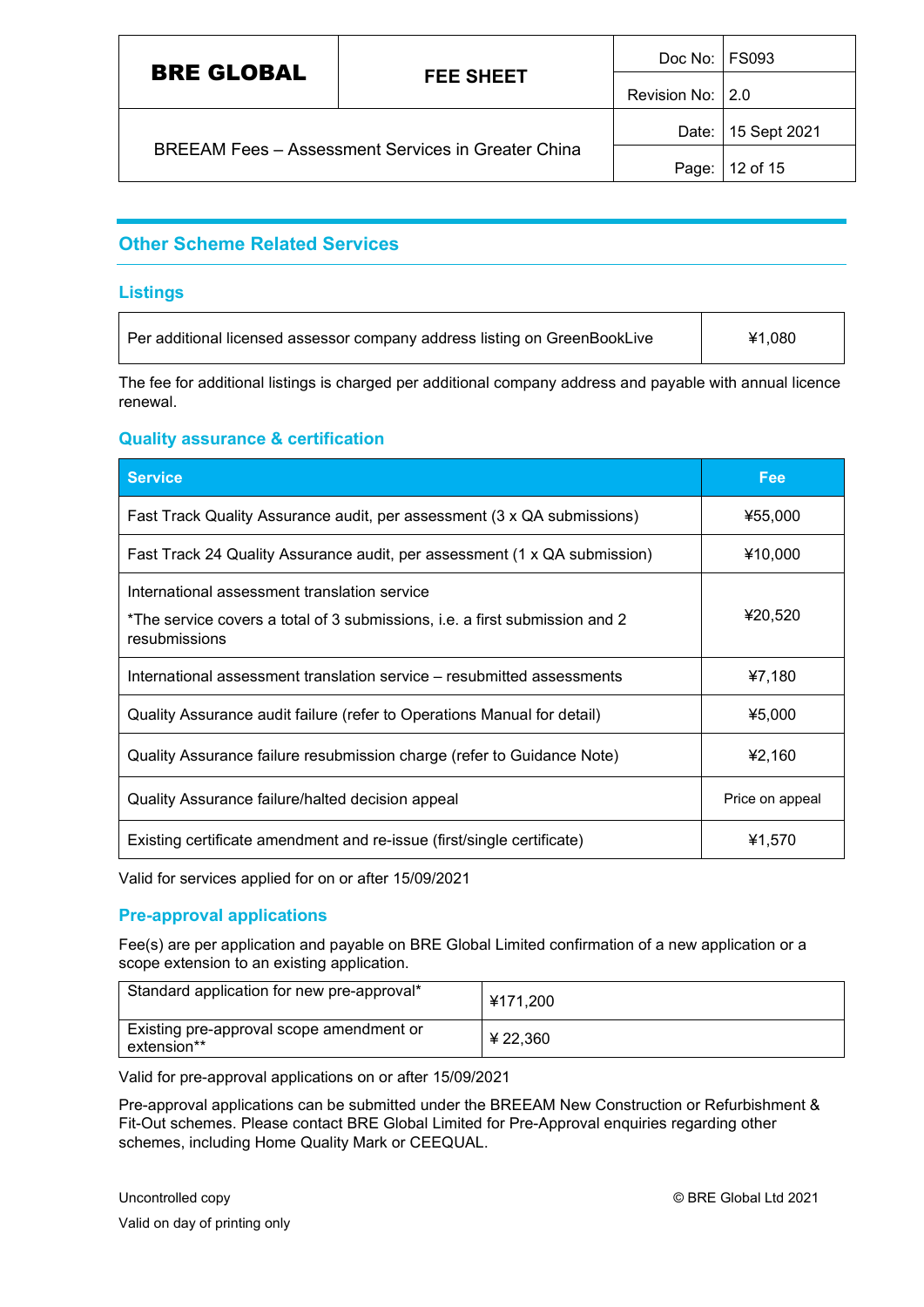| <b>BRE GLOBAL</b>                                         | <b>FEE SHEET</b> | Doc No: FS093    |                    |
|-----------------------------------------------------------|------------------|------------------|--------------------|
|                                                           |                  | Revision No: 2.0 |                    |
| <b>BREEAM Fees - Assessment Services in Greater China</b> |                  |                  | Date: 15 Sept 2021 |
|                                                           |                  | Page:            | 13 of 15           |

\*A translation fee is chargeable where supporting evidence is submitted in a language other than English. Fees for Pre-Approval under multiple schemes and travel expenses (where appropriate) are determined on a case-by-case basis.

\*\*A scope extension or amendment includes pre-approving additional specification type(s) for the client, updating a pre-approval as a result of changes to the existing specification and/or scheme changes, and extending the period and/or number of assessments permissible under the terms of the original application.

A detailed description of the pre-approval process can be found in Guidance Note GN45, available to download along with an application form from [www.breeam.com/discover/how-breeam-certification](http://www.breeam.com/discover/how-breeam-certification-works/pre-approval/)[works/pre-approval/.](http://www.breeam.com/discover/how-breeam-certification-works/pre-approval/)

#### **Innovation credit applications**

Fee is per application and payable on submission of the application form to BRE Global Limited

| <b>Innovation application stage</b>  | <b>Fee</b> | <b>Conditions</b>                                                                                                                                                                                                              |
|--------------------------------------|------------|--------------------------------------------------------------------------------------------------------------------------------------------------------------------------------------------------------------------------------|
| Initial application review           | ¥3.000     | Covers an initial review to determine if<br>the application is eligible for peer review.<br>If the application is accepted, then the<br>٠<br>initial application review fee will be<br>charged along with the peer review fee. |
| Application peer review and decision | ¥11,170    | Only charged where an application<br>passes the initial review.<br>Covers the expert peer review of an<br>application and decision.<br>Payable in addition to the initial<br>application review fee.                           |
| Application decision appeal          | ¥3,000     | The application decision appeal fee is<br>refunded for upheld appeals.                                                                                                                                                         |

Valid for Innovation applications on or after 15/09/2021

The Innovation credit application fee(s) are payable prior to confirmation of a decision.

Please note that innovation credits are not available in all BREEAM schemes. Please refer to the scheme document for further information.